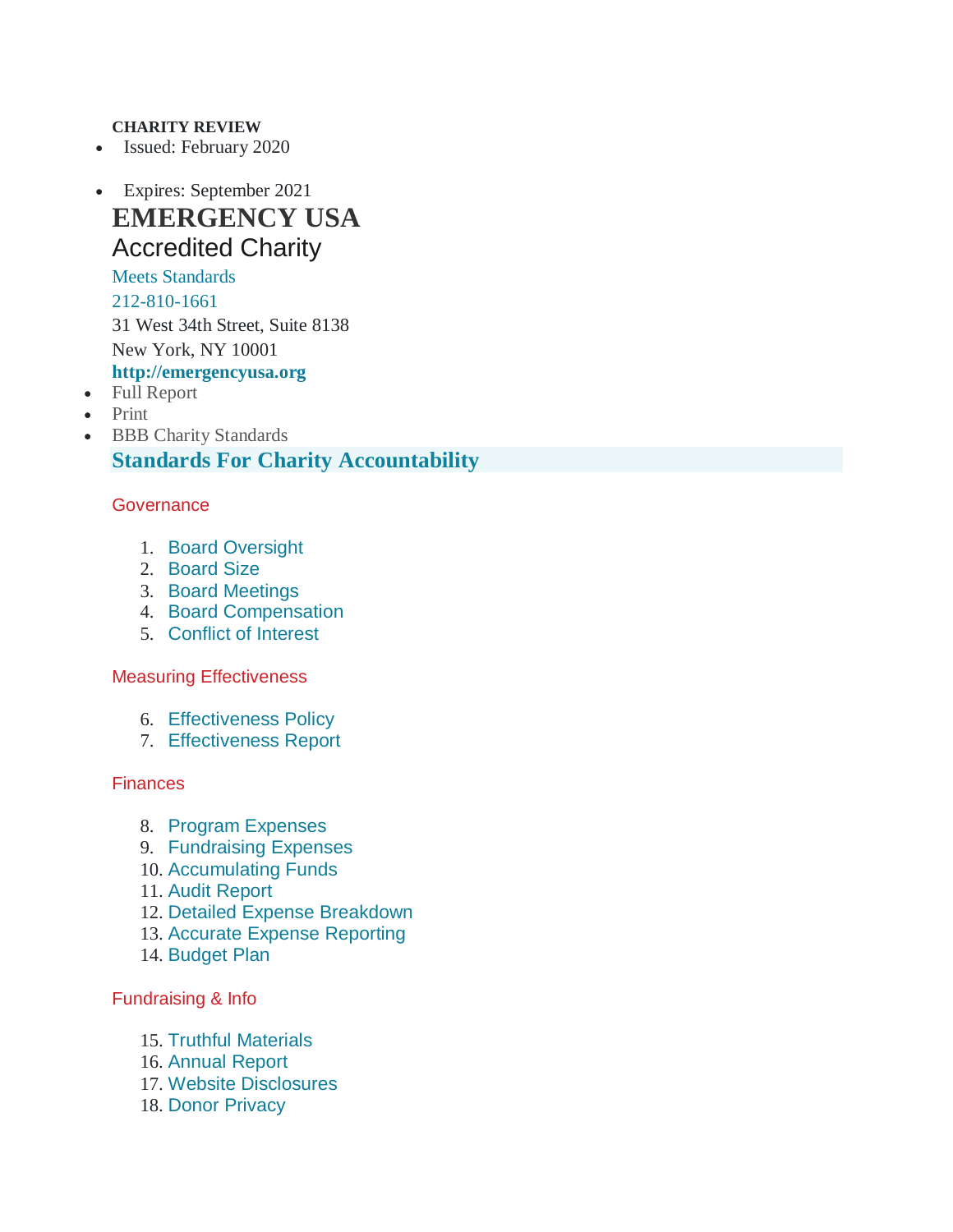### 19. Cause Marketing [Disclosures](https://give.org/charity-reviews/national/Health/EMERGENCY-USA-in-New-York-ny-52556) 20. [Complaints](https://give.org/charity-reviews/national/Health/EMERGENCY-USA-in-New-York-ny-52556) **CONCLUSION**

EMERGENCY USA meets the 20 Standards for Charity [Accountability.](https://give.org/donor-landing-page/bbb-standards-for-charity-accountability)

### **PURPOSE**

- **Year, State Incorporated** 2010, DC
- $\bullet$

### **Stated Purpose**

"to provide free, high-quality healthcare to all those in need, regardless of economic and social condition, gender, race, language, religion, or opinion." **PROGRAMS**

EMERGENCY USA - Life Support for Victims of War and Poverty (EMERGENCY USA) is a member of an international network that supports EMERGENCY USA?s healthcare projects through advocacy, fundraising, and recruitment of medical staff. The organization reports that it operates in Afghanistan, Central African Republic, Iraq, Italy, Sierra Leone, and Sudan. EMERGENCY USA provides free healthcare to victims of war, poverty and landmines, alongside building hospitals and training local medical staff.

For the year ended December 31, 2017, EMERGENCY USA's program expenses were:

Program services  $$668,629$ **Total Program Expenses: \$668,629 GOVERNANCE & STAFF**

- **Chief Executive** Ilya "Elie" Rubinstein, Executive Director
- **Compensation\*** \$145,000
- **Chair of the Board** Lawrence Crickenberger
- **Chair's Profession / Business Affiliation** Vice President, Silicon Valley Bank
- **Board Size**
	- 13
- **Paid Staff Size**
	- 1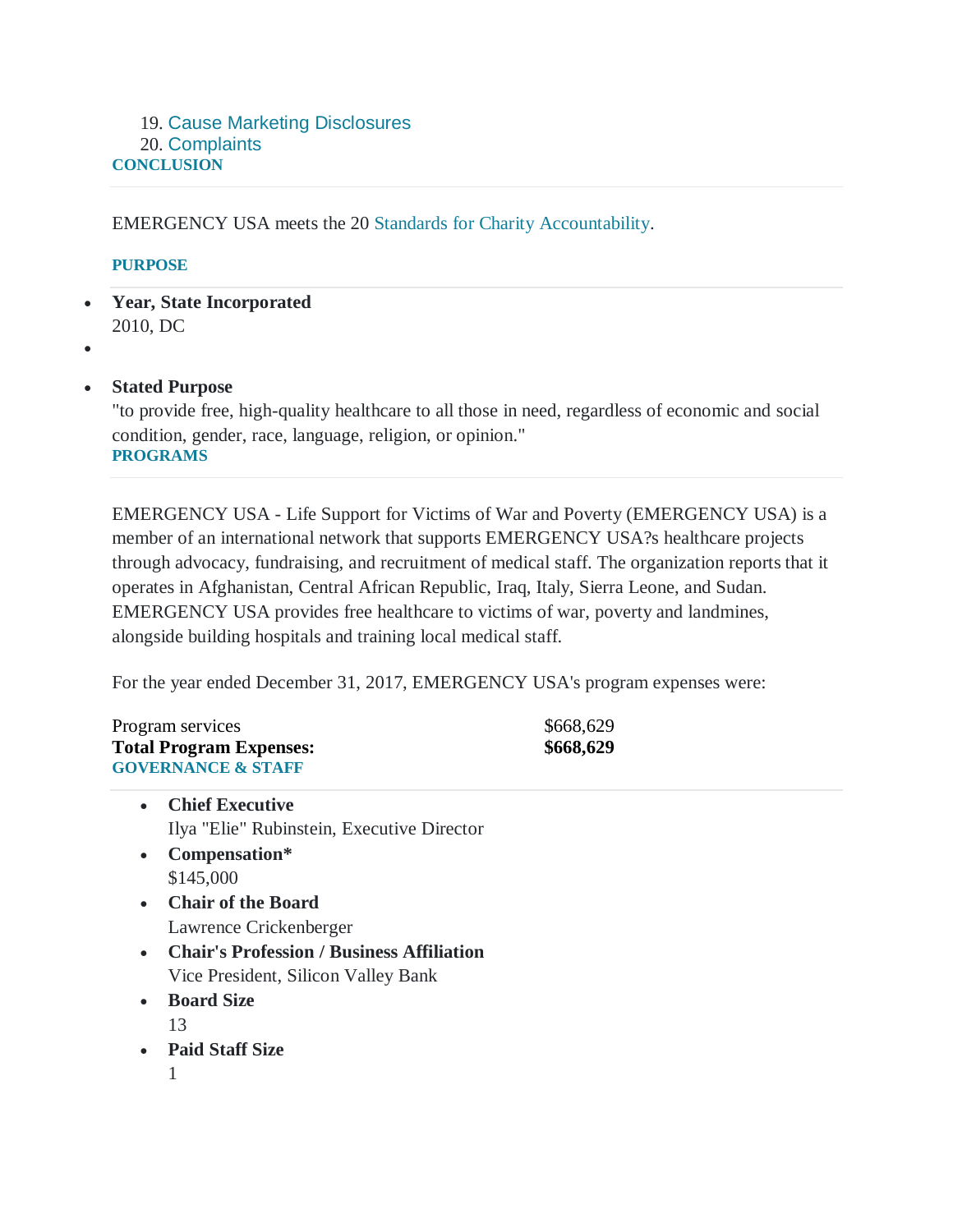\*2017 compensation includes annual salary and, if applicable, benefit plans, expense accounts, and other allowances.

#### **FUNDRAISING**

#### **Method(s) Used:**

Grant proposals, Internet, Invitations to fund raising events

Fundraising costs were 8% of related contributions. (Related contributions, which totaled \$822,931, are donations received as a result of fundraising activities.)

### **TAX STATUS**

This organization is tax-exempt under section  $501(c)$  (3) of the Internal Revenue Code.It is eligible to receive contributions deductible as charitable donations for federal income tax purposes. **FINANCIAL**

The following information is based on EMERGENCY USA's audited financial statements for the year ended December 31, 2017.

| <b>Source of Funds</b>       |            |
|------------------------------|------------|
| Contributions                | \$822,931  |
| Miscellaneous                | \$459      |
| <b>Total Income</b>          | \$823,390  |
| <b>Programs: 80%</b>         |            |
| <b>Administrative: 13%</b>   |            |
| <b>Fundraising:</b> 7%       |            |
| <b>Total Income</b>          | \$823,390  |
| Program expenses             | \$668,629  |
| Fundraising expenses         | \$66,610   |
| Administrative expenses      | \$101,665  |
| Other expenses               | \$0        |
| Total expenses:              | \$836,904  |
| Income in Excess of Expenses | $$-13,514$ |
| <b>Beginning Net Assets</b>  | \$302,439  |
| Other Changes In Net Assets  | \$0        |
| <b>Ending Net Assets</b>     | \$225,425  |